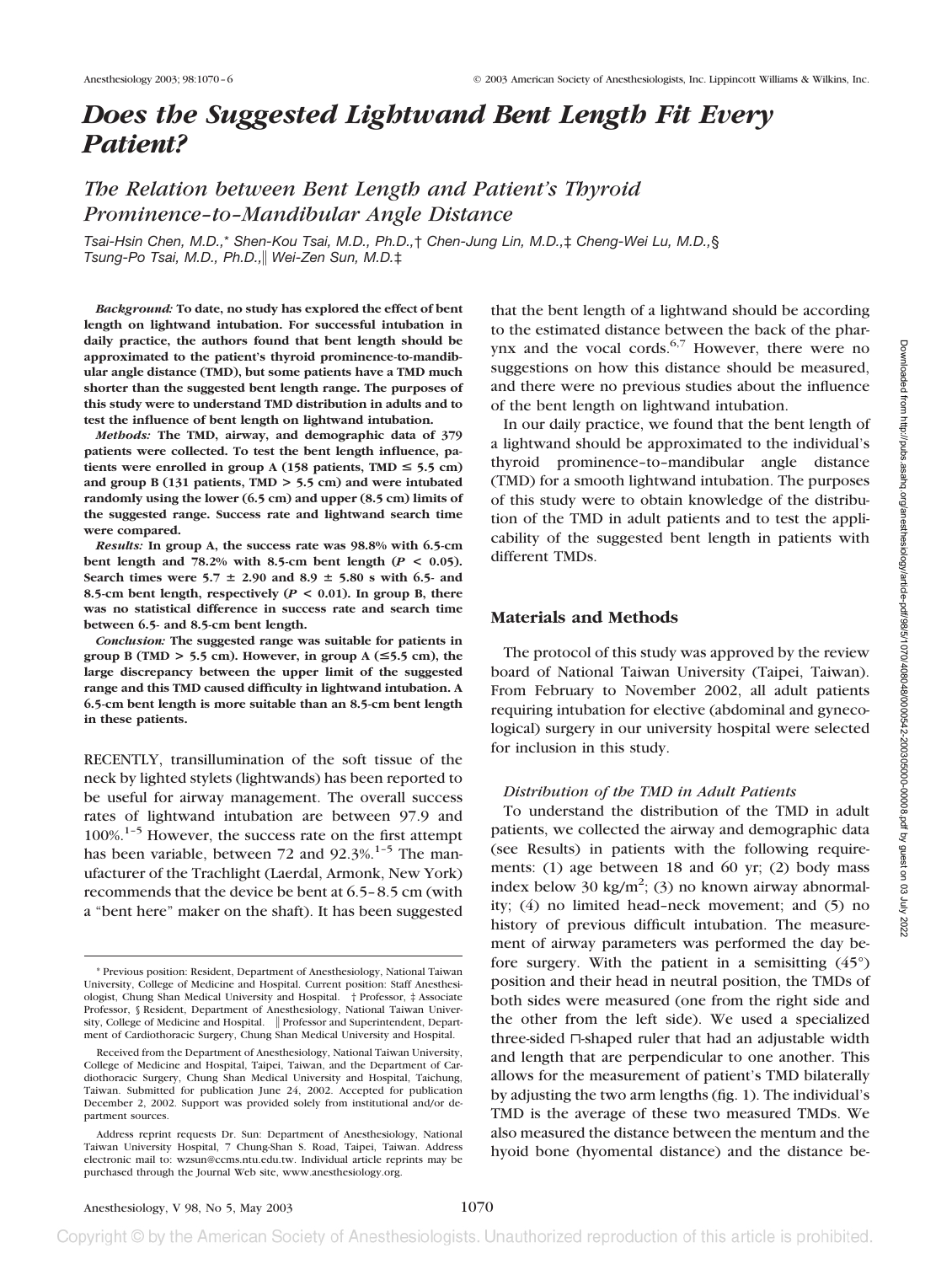

**Fig. 1. Using a three-sided ruler to measure the individual's thyroid prominence–to–mandibular angle distance (TMD). This figure shows the TMD from the right side (the other TMD is from the left side). The individual's TMD is the average of these two measured TMD values.**

tween the hyoid bone and the thyroid prominence (hyothyroid distance) with the neck in full extension. The pharyngeal structures were assessed with the patient's mouth fully opened as described by Mallampati *et al*. 8 Demographics such as age, sex, height, and weight were also noted.

#### *Influence of Bent Length on Lightwand Intubation*

After explanation of the study and obtaining informed consent, patients who met the listed requirements were divided arbitrarily into two groups; group A included patients with a TMD of 5.5 cm or less, and group B included patients with a TMD of greater than 5.5 cm. Either a 6.5- or an 8.5-cm bent length (the upper or lower limit of the suggested range) would be used to intubate patients from both groups by a coin toss. The success rate and the search time (see the second paragraph in the following section) were recorded.

#### *Lightwand Intubation and Lightwand Search Time*

The lightwand was bent at 90°, and the bent length was measured from the tip of the light bulb. The endotracheal tube (ETT) was loaded onto the lightwand, without protruding beyond the tip of the lightwand. ETTs with an ID of 7 mm were used for female patients, and ETTs with an ID of 7.5 mm were used for male patients. Each patient was placed with the neck slightly

extended by a pillow under the shoulder and neck. Patient monitoring included electrocardiography, noninvasive arterial blood pressure monitoring, and pulse oximetry. Anesthesia was induced with  $2 \mu g/kg$  fentanyl, 5 mg/kg thiopentone sodium, and 1 mg/kg rocuronium. Lightwand intubation was performed after the absence of response to train-of-four stimulation of the ulnar nerve at the thumb.

Lightwand intubation was divided into two steps. First, one anesthesiologist introduced the endotracheal tube– lightwand (ETT-LW) into the patient's mouth without turning on the bulb. The ambient light was dimmed. Then, another anesthesiologist (T.-H. C.), who was blind to the bent length, performed lightwand intubation of all patients. Lightwand search time was counted from turning on the lightwand to the moment of transillumination over the cricothyroid membrane. The ETT was then advanced over the lightwand using the one-handed Trachlight technique described by Crosby.<sup>9</sup> Successful intubation was confirmed by capnography.

# *Definition of a Failed Lightwand Intubation Attempt*

The result of the first attempt was considered a failure when the transillumination pattern could not be seen over the cricothyroid membrane after 25 s of search time (lightwand would blink). If esophageal intubation occurred, the result was also considered a failure. Failed intubations were not included in the determination of the lightwand search time in either group.

# *How to Change the Lightwand Bent Length after a Failed Attempt*

Lightwand intubations were permitted up to two times, with ventilation interposed. Two sets of ETT-LW with different bent lengths (6.5 and 8.5 cm) were prepared for every patient. After a failed attempt, the bent length of the second attempt was changed (6.5 cm changed to 8.5 cm and *vice versa*). Conventional laryngoscopic intubation was conducted if both lightwand intubation attempts failed.

#### *Maintenance of and Emergence from Anesthesia*

After successful intubation, the ETT was secured, and the cuff pressure was maintained below 20 cm  $H_2O$ . Maintenance of anesthesia was provided by isoflurane and additional muscle relaxant if indicated. At the end of each case, the residual neuromuscular blockade was reversed, and the patient was extubated. Postoperative analgesia was provided by 0.6 mg/kg meperidine intramuscularly during the closure of incision.

# *Postoperative Sore Throat and Hoarseness Evaluation*

A nurse who did not know the grouping and the bent length examined patients 4 h after surgery and asked about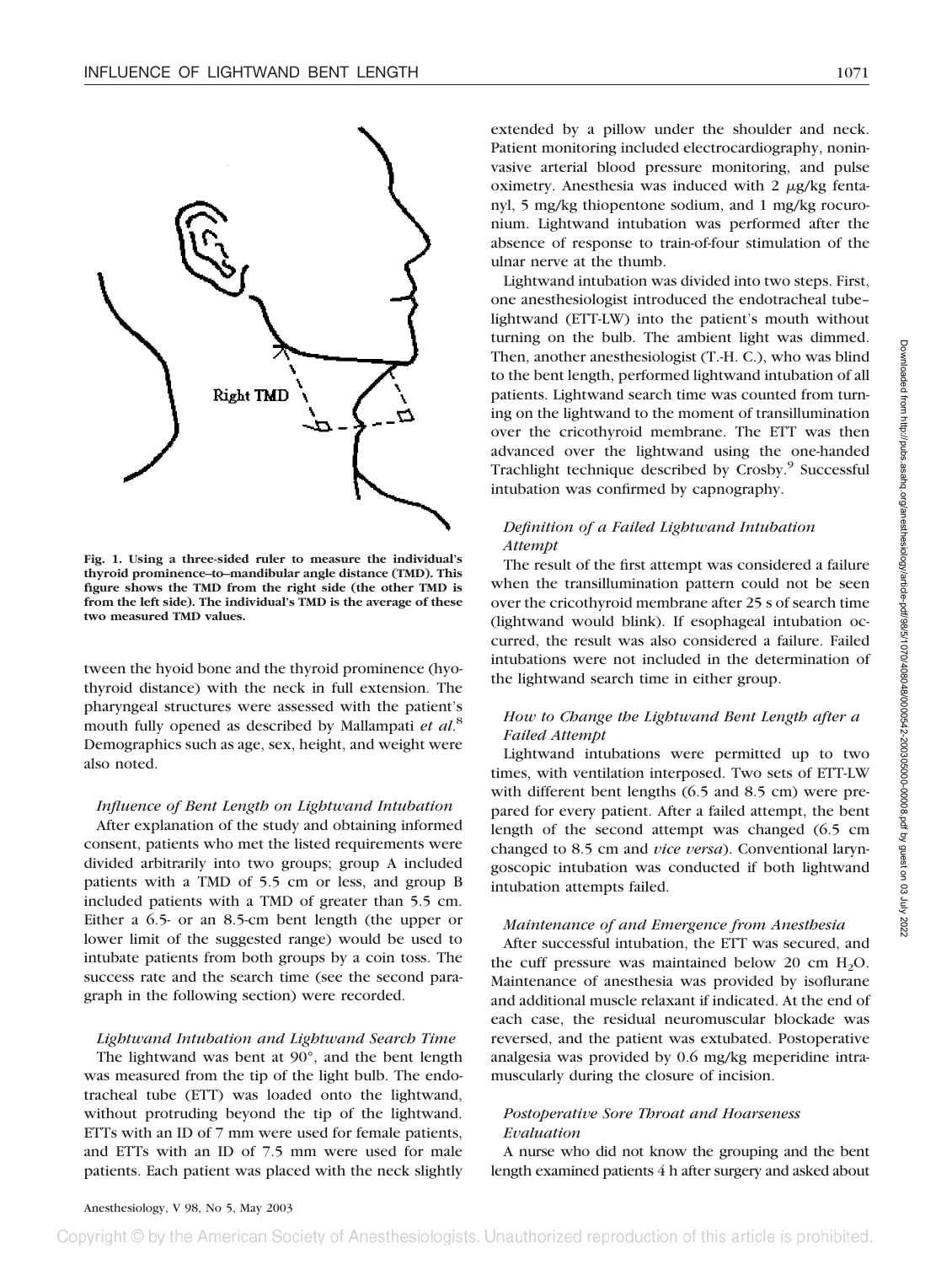|                         | Male             | Female           | P         |
|-------------------------|------------------|------------------|-----------|
| Patients, n             | 176              | 203              |           |
| Age, yr                 | $43.6 \pm 15.90$ | $44.9 \pm 12.33$ | <b>NS</b> |
| Height, cm              | $170.0 \pm 6.82$ | $157.1 \pm 6.22$ | < 0.001   |
| Weight, kg              | $67.8 \pm 9.45$  | $54.9 \pm 8.01$  | < 0.001   |
| Mallapatti score, 1:2:3 | 53:67:56         | 46:90:67         | NS.       |
| TMD, cm                 | $6.5 \pm 0.55$   | $5.3 \pm 0.48$   | < 0.001   |
| Hyomental distance, cm  | $6.0 \pm 0.84$   | $5.1 \pm 0.66$   | < 0.001   |
| Hyothyroid distance, cm | $2.5 \pm 0.41$   | $1.9 \pm 0.30$   | $<$ 0.001 |

**Table 1. Demographic Data and Airway Characteristics of Patients Measured Consecutively**

Values are shown as mean ( $\pm$ SD) in continuous data. In nominal data, values are the number of the patients.

 $NS = not$  significant; TMD = thyroid prominence-to-mandibular angle distance.

the presence of sore throat and hoarseness. Patients who had been anesthetized longer than 4 h and/or sent to the intensive care unit postoperatively were excluded from the analysis of postoperative complications.

#### *Statistical Analysis*

A pilot study in patients with a TMD of 5.5 cm or less revealed that the success rate was 100% (12 of 12) with a 6.5-cm bent length and 74% (14/19) with an 8.5-cm bent length, whereas there was no such difference in patients with a TMD of greater than 5.5 cm. If the success rate with the 6.5-cm bent length is approximately 95–100%, the sample size should be at least 65 patients in each bent length to have a 90% power of detecting a 20% change in success rate with  $P \le 0.05$  in group A. The primary outcome measure was the success rate on the first attempt. The secondary outcome measure was the lightwand search time. The success rates between the two bent lengths in each group were compared using the *z* test with the Yates correction. Continuous data were analyzed by Student *t* test. Nominal data were compared using the chi-square test with the Yates correction. For continuous data, values were presented

as the mean  $(\pm$  SD). A *P* value of less than 0.05 was considered statistically significant.

# **Results**

During the study period, we consecutively collected the TMD, airway, and demographic data of 379 adult patients (table 1). The distribution of TMD in the patients we studied was similar to normal distribution (fig. 2). The distribution of the male TMD was significantly different from that of the female TMD ( $P \le 0.001$ ). The mean TMD was 6.5 cm with an SD of 0.55 cm in men  $(n = 176)$  and 5.3 cm with an SD of 0.48 cm in women  $(n = 203)$ .

We enrolled 158 patients (10 men and 148 women) with a TMD of 5.5 cm or less in group A and 131 patients (71 men and 60 women) in with a TMD of greater than 5.5 cm group B. The demographic and airway data of these two groups are listed in table 2. The success rate of lightwand intubation on the first attempt (table 3) in group A shows a significant difference between the 6.5 and 8.5-cm bent lengths (98.8% *vs.* 78.2%,  $P < 0.05$ ),



**Fig. 2. The distribution of the thyroid prominence–to–mandibular angle distance (TMD) of the patients we consecutively measured. The distribution of the male TMD is significantly different from that of the female TMD.**

Downloaded from http://pubs.asahq.org/anesthesiology/article-pdf/98/5/1070/408048/0000542-200305000-00008.pdf by guest on 03 July 2022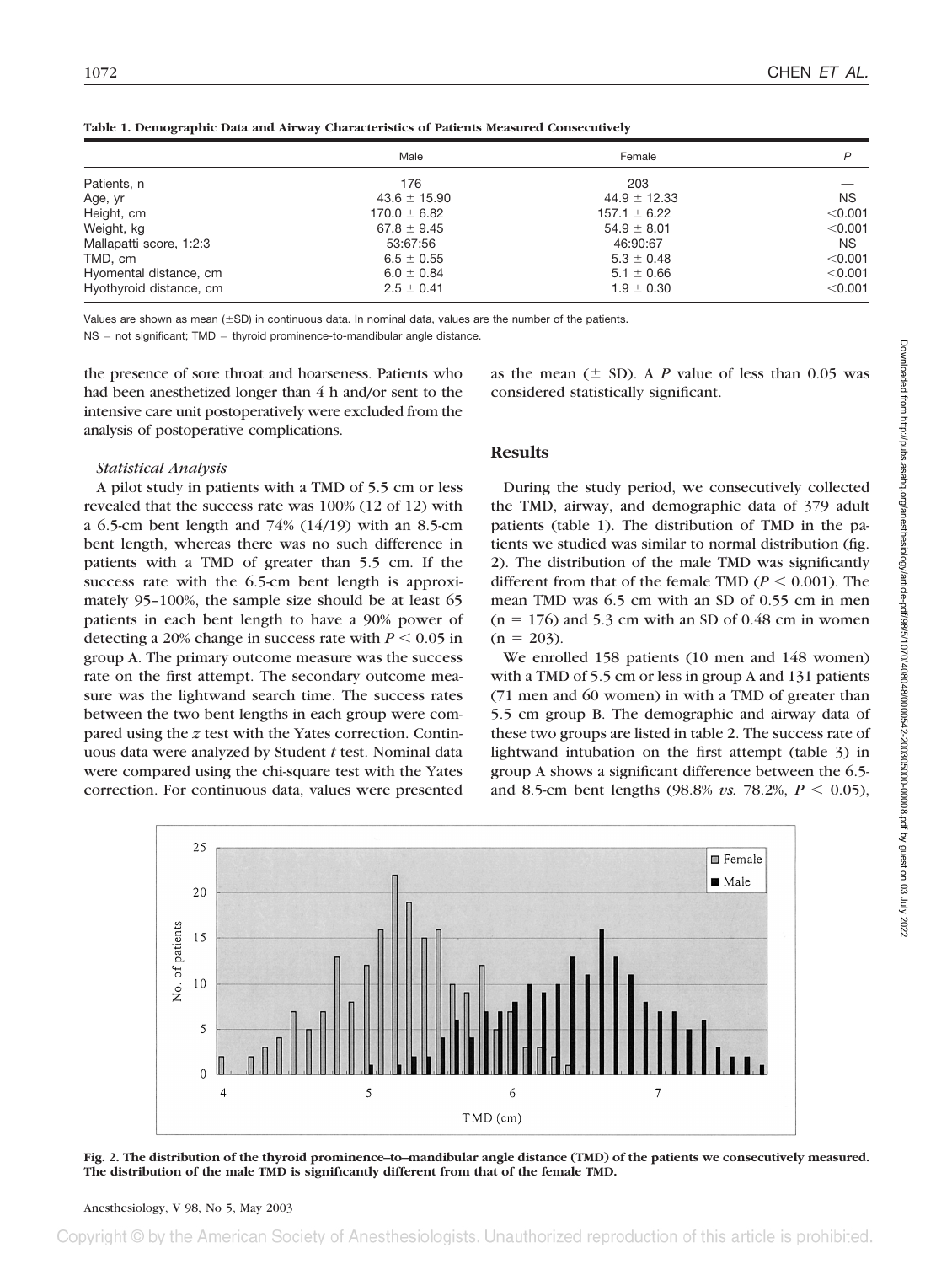|                         | Group A          | Group B         | P         |
|-------------------------|------------------|-----------------|-----------|
| Patients, n             | 158              | 131             |           |
| Age, yr                 | $44.2 \pm 12.3$  | $44.6 \pm 15.2$ | <b>NS</b> |
| Gender, male/female     | 10:148           | 71:60           | < 0.001   |
| Height, cm              | $157.2 \pm 6.82$ | $164.6 \pm 8.0$ | < 0.001   |
| Weight, kg              | $54.2 \pm 7.6$   | $63.4 \pm 10.9$ | < 0.001   |
| Mallampati score, 1:2:3 | 37:76:45         | 33:66:32        | NS.       |
| TMD, cm                 | $5.1 \pm 0.35$   | $6.1 \pm 0.66$  | < 0.001   |
| Hyomental distance, cm  | $5.1 \pm 0.64$   | $5.4 \pm 0.84$  | < 0.002   |
| Hyothyroid distance, cm | $1.9 \pm 0.31$   | $2.2 \pm 0.44$  | < 0.001   |

**Table 2. Demographic Data and Airway Characteristics of the Two Studied Groups**

Values are mean ( $\pm$ SD) in continuous data. In nominal data, values are the number of the patients.

 $NS = not significant; TMD = thyroid prominence-to-man dibular angle distance.$ 

whereas there was no such difference in group B (100% with the 6.5-cm bent length, 98.5% with the 8.5-cm bent length). There were 19 patients from both groups who were not intubated in the first attempt and required a second attempt with a different bent length. After changing the bent length in the second attempt, 17 among these 19 patients were intubated successfully (table 4). Two patients were not intubated after a second lightwand attempt, and conventional laryngoscopic intubation succeeded in these two patients. In one patient, an omega-shaped epiglottis was found during direct laryngoscopic intubation. In the other, the fissure of the glottis was small, and a smaller ETT (6.5-mm ID) was inserted under direct vision. In group A, the lightwand search time of first attempt  $(8.9 \pm 5.8 \text{ s})$  with an 8.5-cm bent length was significantly longer than that with a 6.5-cm bent length (5.7  $\pm$  2.9 s). There was no significant difference in the search time between the two bent lengths in group B (table 3).

There were 49 patients excluded from the analysis of postoperative sore throat and hoarseness. Postoperative sore throat and hoarseness occurred in 28.8% and 5.4% of all investigated patients, respectively (table 5). In patients who were successfully intubated during the first lightwand attempt, there were no significant difference in the occurrence of sore throat and hoarseness regardless of which bent length was used. However, the occurrence of sore throat in patients who received more than one lightwand attempt was significantly higher than

that in patients who were successfully intubated during the first attempt ( $P \le 0.005$ ).

## **Discussion**

In addition to the experience of the anesthesiologist, an appropriate shape (angle and bent length) of the lightwand should facilitate lightwand intubation. To achieve a successful lightwand intubation, the tip of the ETT-LW should be located beneath the glottic opening first, and then a rocking movement could direct the tip into the trachea. The more adequate the bent length, the better the success rate of lightwand intubation should be. The thyroid prominence is near the insertion of the vocal cords, and the mandibular angle is close to the tongue base in the sagittal plane. We assume that our measured TMD could represent the estimated distance between the tongue base and the vocal cords (fig. 3). The bent length should be longer than the TMD to allow some part of the ETT-LW entering the trachea. Nevertheless, the longer the bent length, the more difficult the tip of the ETT-LW could be turned into the trachea through the two adjacent angles (one between the oral and pharyngeal axis, the other between the pharyngeal and laryngeal axis). In other words, the difference between the bent length and the individual's TMD ( $\Delta BL$ -TMD) should be within an acceptable range.

Based on the data we measured, the 95% confidence

|                                    | Group A, Bent Length |                 | Group B, Bent Length |               |
|------------------------------------|----------------------|-----------------|----------------------|---------------|
|                                    | 6.5 cm               | 8.5 cm          | 6.5 cm               | 8.5 cm        |
| Patients, n                        | 80                   | 78              | 66                   | 65            |
| Success rate, %                    | $98.8*$              | $78.2*$         | 100                  | 98.5          |
| Patients with failed intubation, n |                      |                 |                      |               |
| Search time $>$ 25 s               |                      | 15              |                      |               |
| Esophageal intubation              |                      |                 |                      |               |
| Lightwand search time, s           | $5.7 \pm 2.9$ †      | $8.9 \pm 5.8$ † | $5.9 \pm 3.1$        | 6.1 $\pm$ 3.4 |

 $*$  The success rate between the 6.5-cm and 8.5-cm bent length in group A are significantly different from each other  $(P < 0.05)$ .  $\dagger$  The search time between the 6.5-cm and 8.5-cm bent length in group A are significantly different from each other  $(P < 0.01)$ .

#### Anesthesiology, V 98, No 5, May 2003

Copyright © by the American Society of Anesthesiologists. Unauthorized reproduction of this article is prohibited.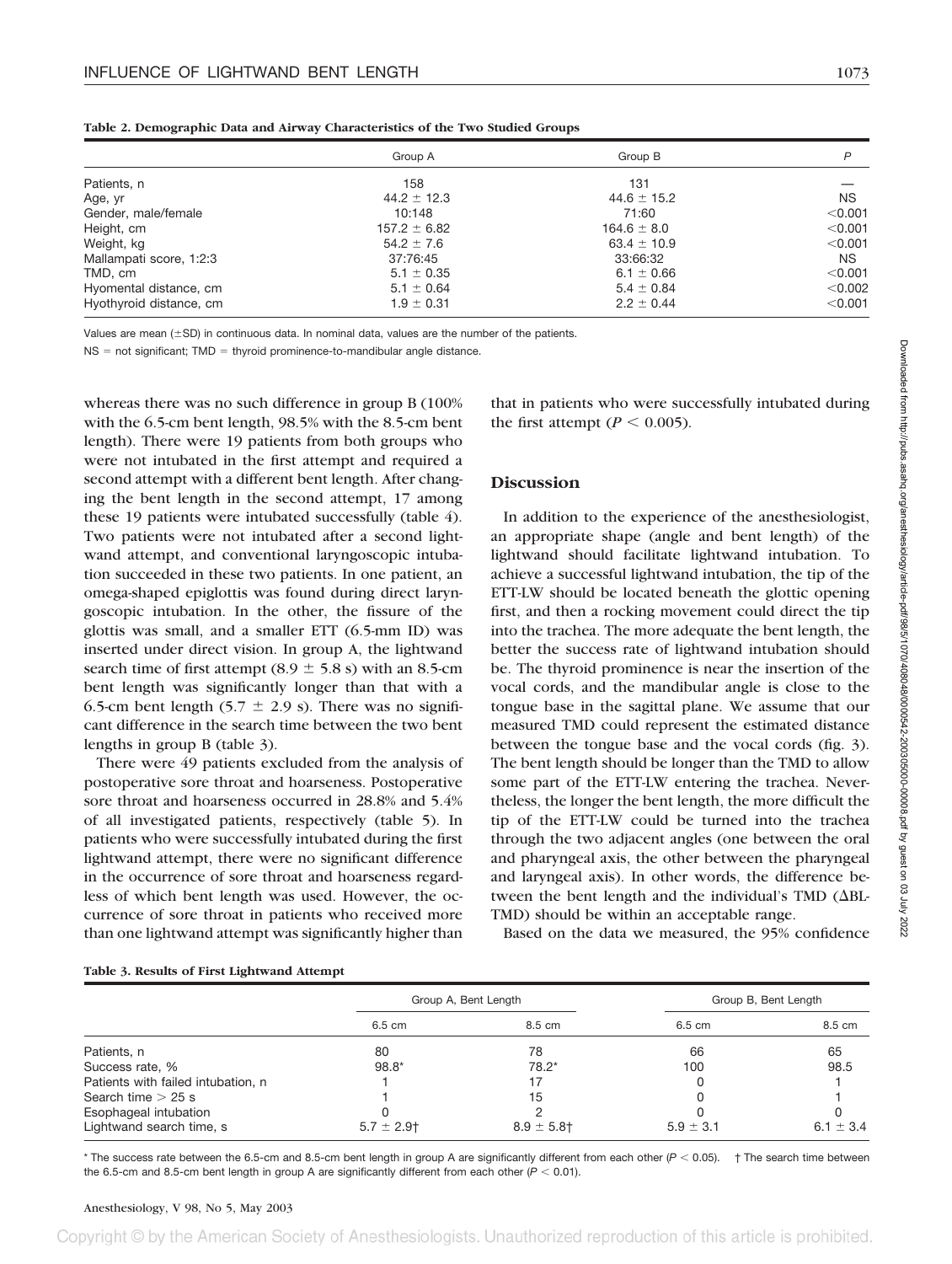|                                                                        | Group A, Original Bent Length  |                               | Group B, Original Bent Length |        |
|------------------------------------------------------------------------|--------------------------------|-------------------------------|-------------------------------|--------|
|                                                                        | 6.5 cm                         | 8.5 cm                        | 6.5 cm                        | 8.5 cm |
| Patients, n                                                            |                                |                               |                               |        |
| Bent length of second attempt, cm                                      | 8.5                            | 6.5                           |                               | 6.5    |
| Patients being successfully intubated<br>in the second attempt, n      | 0                              | 16                            |                               |        |
| Mean search time $(\pm SD)$ , s <sup>*</sup>                           |                                | 6.1( $\pm$ 2.9) $\dagger$     |                               | 6.4    |
| Laryngoscopy finding of patients not<br>intubated after second attempt | An omega-<br>shaped epiglottis | A small fissure<br>of glottis |                               |        |

| Table 4. Effect of Changing Bent Length in Patients Who Were Not Intubated in the First Attempt |  |
|-------------------------------------------------------------------------------------------------|--|
|-------------------------------------------------------------------------------------------------|--|

\* The mean search time among the patients who were intubated in the second attempt. † No significant difference from the search time of first attempt with 6.5-cm bent length in group A.

interval of patients' TMDs would be 5.40–7.60 cm in men and 4.34–6.26 cm in women. Compared with the suggested bent length range (6.5–8.5 cm), the  $\Delta BL-TMD$ could be large when an 8.5-cm bent length was chosen to intubate patients with a short TMD. For testing the practicability of the suggested bent length range, we arbitrarily divided patients into one group with a TMD of 5.5 cm or less (much shorter than the suggested range) and the other with a TMD of greater than 5.5 cm (close to the suggested range) and intubated them with a 6.5 or an 8.5-cm bent length. We found that the success rate and search time of lightwand intubation had no significant difference between the 6.5- and 8.5-cm bent lengths in the group with TMD greater than 5.5 cm. In the group with TMD of 5.5 cm or less, however, the success rate and search time of lightwand intubation with a 6.5-cm bent length were much better than those with an 8.5-cm bent length. In regard to  $\Delta BL-TMD$ , the success rates were satisfying when the  $\Delta$ BL-TMD ranged from  $-1.1$  to 2.9 cm (table 6). However, the success rate dropped remarkably with a 3- to 3.9-cm  $\Delta$ BL-TMD and even more when the  $\Delta$ BL-TMD exceeded 4 cm. Such a large  $\Delta$ BL-TMD was found in group A with an 8.5-cm bent length in our study design. These findings are compatible with our hypothesis that the bent length should be approximated to individual's TMD for a successful lightwand intubation.

In a review by Davis *et al.*, <sup>6</sup> a technique of deliberate esophageal insertion followed by slow withdraw with anterior direction of the wand is described to help lightwand intubation. We used this technique frequently in this study. However, it is difficult to redirect the tip of

the lightwand into the glottic opening in some patients with a short TMD when the 8.5-cm bent length is used. We speculated that the withdrawal of the wand is limited by the space in the oral cavity, and the  $\Delta BL\text{-}TMD$  in these patients is too large to be overcome by withdrawing the wand (fig. 3). We believe that this withdrawal technique is useful in patients with a large epiglottis hindering direct transillumination, but the bent length should also be decided first to keep the  $\Delta$ BL-TMD in an acceptable range. However, there were 14 patients who were intubated successfully with a bent length shorter than their TMD (table 6). The possible explanation is that the shortness of the bent length is not enough to cause significant influence on the success rate of lightwand intubation, and/or the intubator could push the ETT-LW against the tongue to overcome this small shortness.

Although the suggested bent length range did not cover the entire distribution of TMD in our patients, we do not think it is appropriate to expand or change the suggested range according to our measured TMD because there might be ethnic differences in the distribution of TMD and also because successful lightwand intubation could be performed in a range of  $\Delta BL-TMD$ . A larger suggested range would only cause more confusion in choosing the bent length in a given patient. Choosing a bent length close to the patient's TMD could be a more practical way. Further investigation should be performed to ascertain these circumstances.

Another finding of this study is that the occurrence of postoperative sore throat showed a significant increase in patients who received more than one lightwand attempt (table 5). Intuitively, the rocking motion of light-

|                          | Group A     |             | Group B     |             | Patients Receiving Two Lightwand Attempts |
|--------------------------|-------------|-------------|-------------|-------------|-------------------------------------------|
| Bent length              | 6.5 cm only | 8.5 cm only | 6.5 cm only | 8.5 cm only |                                           |
| Patients, n <sup>*</sup> | 65          | 52          | 53          | 54          | 16                                        |
| Sore throat              | 13          | 18          |             |             | 15†                                       |
| Hoarseness               |             |             |             |             |                                           |

\* Forty-nine patients had been anesthetized longer than 4 h and/or sent to the intensive care unit postoperatively, and they were excluded from the analysis of postoperative complications. † Significantly different from the occurrence of sore throat in patients who received only one lightwand attempt (*P* < 0.005).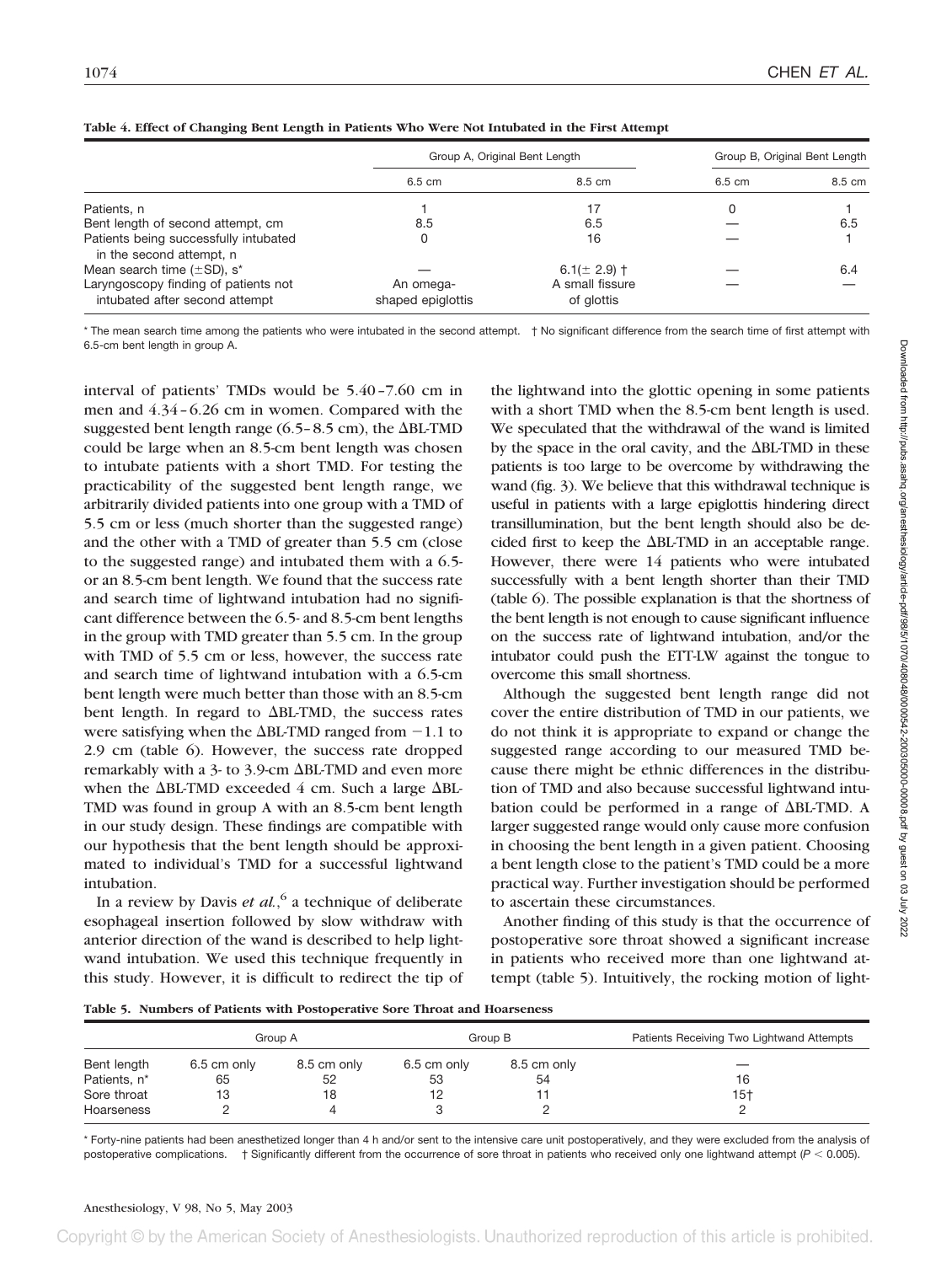

**Fig. 3. A schematic drawing of the estimated distance from the tongue base to the opening of glottis. We assume that our measured thyroid prominence–to–mandibular angle distance (TMD) could represent this estimated distance. The bent length should be longer than the estimated distance to allow some part of the endotracheal tube–lightwand entering the trachea. The intubator should use the available space in the oral cavity (dotted area) to turn the tip of the lightwand into the trachea. It would be more difficult to succeed with either a large difference** between the bent length and the TMD ( $\Delta$ BL-TMD) or a narrow **space in the oral cavity.**

wand intubation could injure the mucosa of the pharynx/larynx, especially in patients who received an uneven attempt or multiple attempts. Repeated attempts with an inappropriate bent length might only waste time and could result in more complications. In this study, applying a more appropriate bent length is helpful for a successful lightwand intubation. Among the 19 patients with failed attempts, 17 patients were successfully intubated during the second attempt (the bent length was shifted from 8.5 to 6.5 cm, thereby decreasing the  $\Delta BL$ -TMD in these patients). There were only two patients who were not intubated after two lightwand attempts. One had an omega-shaped epiglottis; the fissure of the glottis was small in the other patient. In either case, changing the bent length is not guaranteed to achieve successful lightwand intubation. Another direct-view intubation technique is more suitable in these situations.

There were several drawbacks in this study. First, most patients with a TMD of 5.5 cm or less were female (148 of 158), whereas patients with a TMD of greater than 5.5 cm were more often male (71 of 131). We could not avoid the sex bias in this study design since the distribution of TMD in our patient group showed that patients with a TMD of 5.5 cm or less were predominately female. Nevertheless, we do not think the influence of bent length could be explained by sex only (*e.g.*, long bent length for men and short bent length for women) since there is no significant difference in success rate between the 6.5- and 8.5-cm bent lengths among female patients with a TMD of greater than 5.5 cm. Second, most failures in this study were due to a search time of more than 25 s rather then due to esophageal intubation. This is an arbitrary definition of failure. However, the chance of success after 25 s is low, and even with success, the long search time is also a reflection of an inappropriate bent length if a much shorter search time could be achieved with a different bent length. Third, it may be inconvenient to use a  $\sqcap$ -shaped ruler to measure the TMD on every patient. For clinical practice, we recommend "eyeballing" the patient's TMD to try to approximate the bent length closer to the TMD.

In conclusion, this is the first clinical study to demonstrate the influence of bent length on the success rate of lightwand intubation. Our results suggest that a bent length close to the individual's TMD should be chosen. The suggested bent length range (6.5–8.5 cm) is suitable for patients with a TMD of greater than 5.5 cm. However, in patients with a TMD of 5.5 cm or less, the large discrepancy between the upper limit of the suggested bent length and this short TMD would cause difficulty in lightwand intubation. It is more suitable to choose the 6.5-cm bent length than the 8.5-cm bent length to intubate patients with a TMD of 5.5 cm or less.

|  |  | Table 6. Success Rate of Lightwand Intubation in Relation with Different ABL-TMD |  |  |
|--|--|----------------------------------------------------------------------------------|--|--|
|  |  |                                                                                  |  |  |

|                     |        | Group A |        | Group B |                         |
|---------------------|--------|---------|--------|---------|-------------------------|
| $\Delta$ BL-TMD     | 6.5 cm | 8.5 cm  | 6.5 cm | 8.5 cm  | Overall Success Rate, % |
| $-1.1 \sim -0.1$ cm |        |         | 14     |         | 100                     |
| $0.0 \sim 0.9$ cm   |        |         | 52     |         | 100                     |
| 1.0 $\sim$ 1.9 cm   | 72(1)  |         |        | 19      | 98.9                    |
| $2.0 \sim 2.9$ cm   | 8      |         |        | 46(1)   | 98.1                    |
| $3.0 \sim 3.9$ cm   |        | 67(11)  |        |         | $83.6*$                 |
| 4.0 $\sim$ 4.5 cm   |        | 11(6)   |        |         | 45.5†                   |

Values are the number of the patients, and the values in parentheses refer to the failures of first lightwand attempt.

\* Significantly different from the success rates of the ABL-TMD between -1.1 and 2.9 cm ( $P < 0.002$ ). † Significantly different from the success rates of the  $\Delta$ BL-TMD between -1.1 and 2.9 cm ( $P < 0.001$ ) and that of the  $\Delta$ BL-TMD between 3.0  $\sim$  3.9 cm ( $P < 0.02$ ).

ABL-TMD = difference between bent length and patient's thyroid prominence-to-mandibular angle distance.

#### Anesthesiology, V 98, No 5, May 2003